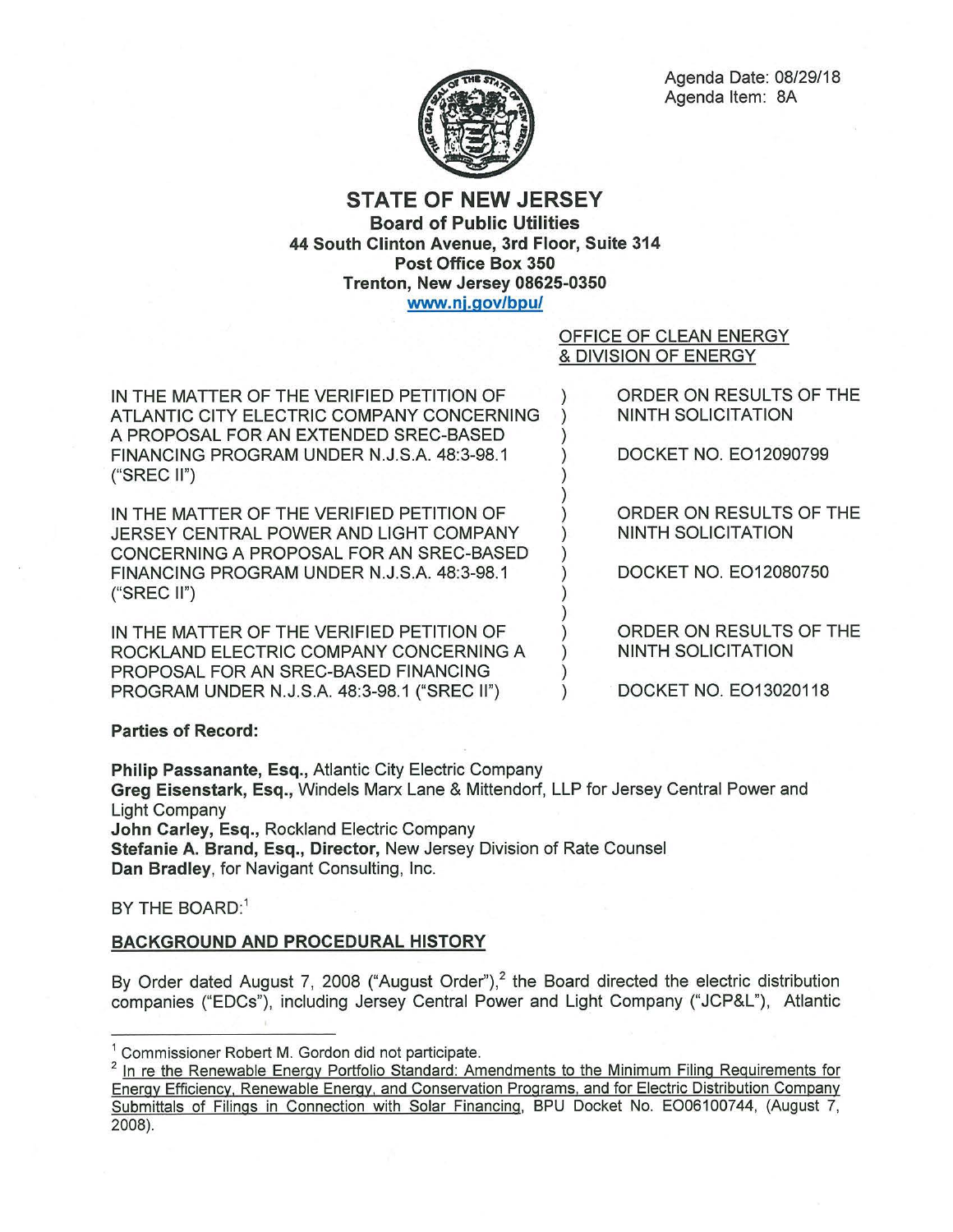Agenda Date: 08/29/18 Agenda Item: BA

City Electric Company ("ACE") and Rockland Electric Company ("REGO"), to file a solar renewable energy certificate ("SREC") financing program following certain mandatory design and filing requirements. These programs are referred to as the "SREC I Programs."

By Orders dated March 27, 2009 and July 31, 2009, the Board approved the SREC I Programs. Under the SREC I Programs, periodic solicitations were held for qualifying projects seeking to enter into SREC Purchase and Sale Agreements ("PSAs") with ACE, JCP&L, or REGO. The last solicitation under the SREC I Programs was held in September 2011, and the Board approved contract awards under that solicitation in November 2011.

In November 2011, the Board's Office of Clean Energy ("OGE") began a series of stakeholder meetings to develop recommendations related to the expiring SREC I Programs and address issues raised by recently enacted legislation and by the State's renewable energy goals as expressed in the 2011 Energy Master Plan. By Order dated May 23, 2012 ("May 23 Order''), the Board authorized the extension of the previously approved utility-run SREC financing programs with certain modifications for a total capacity of 180 MW over three years, to be divided among the EDCs based on retail sales.

On August 15, 2012, JCP&L filed a petition<sup>3</sup> with the Board requesting approval of its "SREC II" solar financing program ("JCP&L Program"), pursuant to the Board's May 23 Order and pursuant to N.J.S.A. 48:3-98.1. JCP&L proposed a 52 megawatt ("MW') program modeled closely on the SREC I Programs.<sup>4</sup>

On September 6, 2012, ACE filed a petition<sup>5</sup> with the Board requesting approval of its solar financing program ("ACE SREC II Program"), also pursuant to the May 23 Order and N.J.S.A. 48:3-98.1. ACE proposed a 23 MW program modeled closely on the SREC I Program as well.

On February 1, 2013, REGO filed a petition with the Board requesting approval of its solar financing program ("REGO SREC II Program") also pursuant to the May 23 Order and N.J.S.A. 48:3-98.1. The REGO SREC II Program was also proposed as a 4.5 MW program substantially similar to the SREC I financing program.<sup>6</sup>

After extensive discovery and discussions, ACE, JCP&L, and REGO entered into separate stipulations with Board Staff ("Staff'), the New Jersey Division of Rate Counsel ("Rate Counsel"), and the Solar Energy Industries Association agreeing to terms of the extensions of the SREC financing programs (collectively, "SREC II Programs"). By Orders dated December 18, 2013, the Board approved each of the stipulations. As part of the design of the SREC II Programs, the EDCs7 jointly retain a solicitation manager **("SM")** to run the solicitation process

<sup>&</sup>lt;sup>3</sup> In re Verified Petition of Jersey Central Power & Light Company Concerning a Proposal for an SRECbased Financing Program under N.J.S.A. 48:3-98.1, BPU Docket No. E012080750.

In re Verified Petition of Jersey Central Power & Light Concerning a Proposal for a SREC-based Financing Program under N.J.S.A. 48:3-98, BPU Docket No. E008090840; In re Atlantic City Electric Company Renewable Portfolio Standard Amendments to the Minimum Filing Requirements for Energy Efficiency, Renewable Energy and Conservation Programs and for Electric Distribution Company Submittal of Filing in Connection with Solar Financing, BPU Docket No. E008100875.

In re the Petition of Atlantic City Electric Company Concerning a Proposal for an Extended SREC-based Financing Program Pursuant to N.J.S.A. 48:3-98.1, BPU Docket No. EO12090799.

In re the Verified Petition of Rockland Electric Company Concerning a Proposal for an SREC-Based Financing Program Under N.J.S.A.48:3-98.1, BPU Docket No. E009020097.

<sup>1</sup>As used in the balance of this Order, EDCs refers to JCP&L, ACE, and RECO. Public Service Electric and Gas runs its own separate solar financing programs.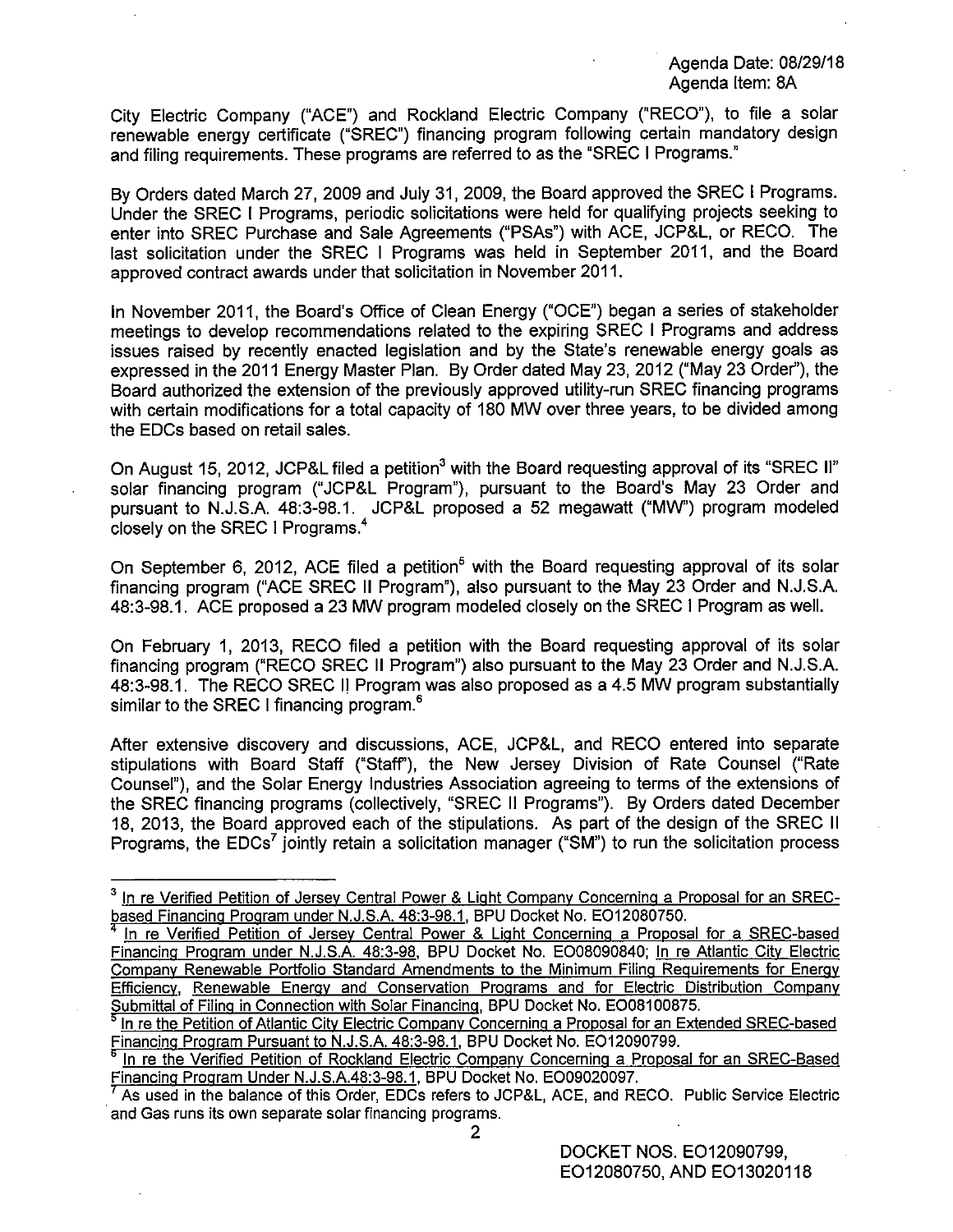for qualifying applicants, including advertising the availability of the program, establishing a process for bid submittal, and ranking the projects once bids are received in any round.

The EDCs chose Navigant Consulting, Inc. ("Navigant") to serve as **SM.** Together, they developed a solicitation process, which entailed the issuance of a Request for Proposals ("RFP") to select solar projects ("Project" or "Projects") with which to enter into PSAs, based on the proposed price of each Project's SRECs. Through the RFP process, the EDCs contract for the purchase of SRECs for the ten year term of the PSA, and not for energy or capacity associated with any Project.

Navigant, as SM, finalized the terms of the RFP and related documents, and implemented and managed the solicitation process with input from the EDCs. Among the key features of the RFP, in accordance with the May 23 Order, were the pricing requirements. The RFP required pricing in the proposals submitted in response to the RFP to be the same for the entire ten year term of the PSA. The RFP clearly articulated the following criteria for selection: projects will be ranked by price; prices will be reviewed for competitiveness; an unspecified price limit will be applied; and the full **MW** solicited may or may not be awarded based on an assessment of the competitiveness of pricing resulting from the solicitation.

The March 9, 2015 RFP was the first of nine (9) solicitations to be issued ("Round One") under the SREC II Programs. By Order dated July 23, 2015, the Board approved the SM's recommendations for awards under the first solicitation, approving awards for eight (8) of the nine (9) projects that bid, for a total of 1,231.76 kW.

The RFP for the second solicitation was issued on August 12, 2015 with bids due on October 15, 2015. By Order dated December 16, 2015, the Board approved the SM's recommendations for awards for eighteen (18) of the twenty (20) projects that bid, for a total of 3,455.25 kW.

The RFP for the third solicitation was issued on December 17, 2015 with bids due on February 12, 2016. By Order dated May 23, 2016, the Board approved the SM's recommendations for awards for twelve (12) of the thirteen (13) projects that bid, for a total of 5,100.50 kW.

The RFP for the fourth solicitation was issued on May 3, 2016 with bids due on July 8, 2016. By Order dated September 23, 2016, the Board approved the SM's recommendations for awards for three (3) of the nineteen (19) projects that bid, for a total of 3,374.00 kW.

The RFP for the fifth solicitation was issued on October 3, 2016 with bids due on November 30, 2016. By Order dated February 22, 2017, the Board approved the SM's recommendations for . awards for twenty-six (26) of the forty-one (41) projects that bid, for a total of 2,002.20 kW.

The RFP for the sixth solicitation was issued on February 24, 2017 with bids due on April 17, 2017. By Order dated June 30, 2017, the Board approved the SM's recommendations for awards for nineteen (19) of the forty-nine (49) projects that bid, for a total of 11,673.49 kW.

The RFP for the seventh solicitation was issued on July 5, 2017 with bids due on August 25, 2017. By Order dated November 21, 2017, the Board approved the SM's recommendations for awards for thirty-nine (39) of the forty-eight (48) projects that bid, for a total of 5,554.60 kW.

The RFP for the eighth solicitation was issued on December 1, 2017 with bids due on February 14, 2018. By Order dated May 5, 2018, the Board approved the SM's recommendations for awards for nine (9) of the thirteen (13) projects that bid, for a total of 8,823.98 kW.

> DOCKET NOS. E012090799, E012080750, AND E013020118

3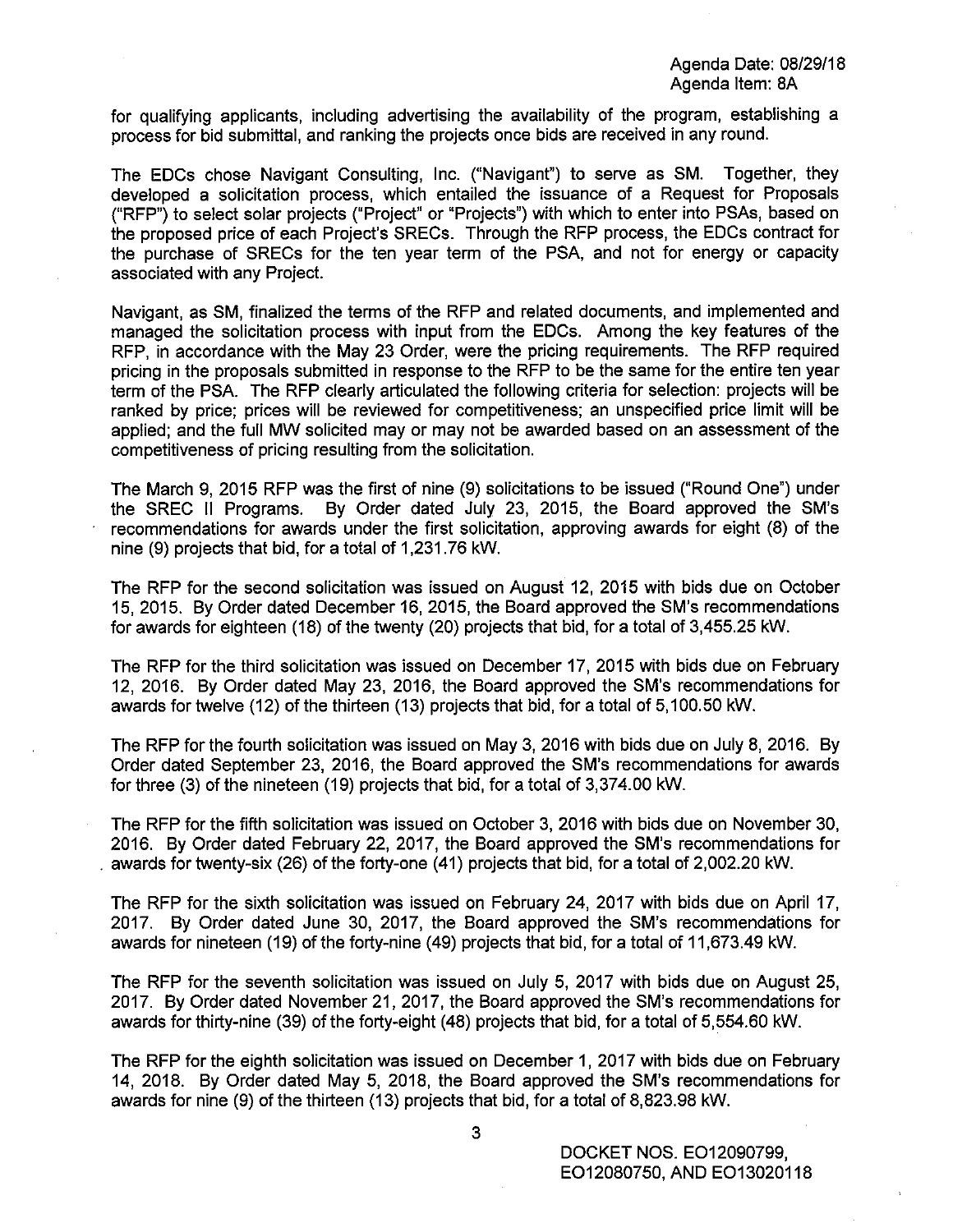This Order addresses the results of the ninth and final solicitation held under the SREC II Program ("Ninth Solicitation"). According to the schedule issued by the SM, the RFP for Ninth Solicitation was issued on May 1, 2018 and bid applications were due on June 29, 2018. The SM received forty (40) bids by the due date. Thirty-nine (39) bids were able to meet the qualification requirements. Consistent with the Board-approved SREC II program design, the SM submitted a report to Staff, the EDCs, and Rate Counsel on the results of the Ninth Solicitation and recommendation for awards. The SM recommended thirty-six (36) awards and three (3) rejections from the qualified bids received. The SM advised that it received one bid in ACE's Segment 3; however insufficient capacity remained to award a PSA for the entire project capacity sought. The SM recommended the Board allocate 500 kW of excess capacity from ACE's Segment 2 to Segment 3 to enable ACE to enter a PSA to cover the project's full capacity.

## **DISCUSSION AND FINDINGS**

The Board has carefully reviewed the recommendations of the SM and Staff and **FINDS** that they appropriately address all issues as required by the stipulations approved by the December 2013 Orders. The Board **FURTHER FINDS** that the overall solicitation process was effectively competitive in this instance.

After consideration of the recommendations of the SM and Staff, the Board **ADOPTS** the recommendations of the SM regarding the results of the Ninth Solicitation in the SREC II Programs. The Board **AUTHORIZES** the EDCs to execute PSAs for thirty-six (36) projects with SREC prices deemed competitive.

The results of the Ninth Solicitation are as follows:

Segment 1. Residential and Small Commercial (50 kW and below):

- Seventeen (17) bids were received, totaling 492 kW.
- Seventeen (17) bid awards were made, totaling 492 kW.
- The average accepted price was \$169.83 per SREC.

Segment 2. Residential & Small Commercial (Greater than 50 kW):

- Twenty-one (21) bids were received, totaling 5,032 kW.
- Two (2) bids were rejected because the pricing was found not to be competitive, and one (1) additional bid was rejected because it exceeded the segment capacity.
- Eighteen (18) bid awards were made, totaling 3,775 kW.
- The average accepted price was \$163.57 per SREC.

Segment 3. Subsection t. Landfills, Brownfields, or Areas of Historic Fill (Up to 5.2 MW):  $\ge$ 

- One (1) bid was received, totaling 2,800 kW.
- One (1) bid award was made.
- The average accepted price is not disclosed due to too few distinct price offers.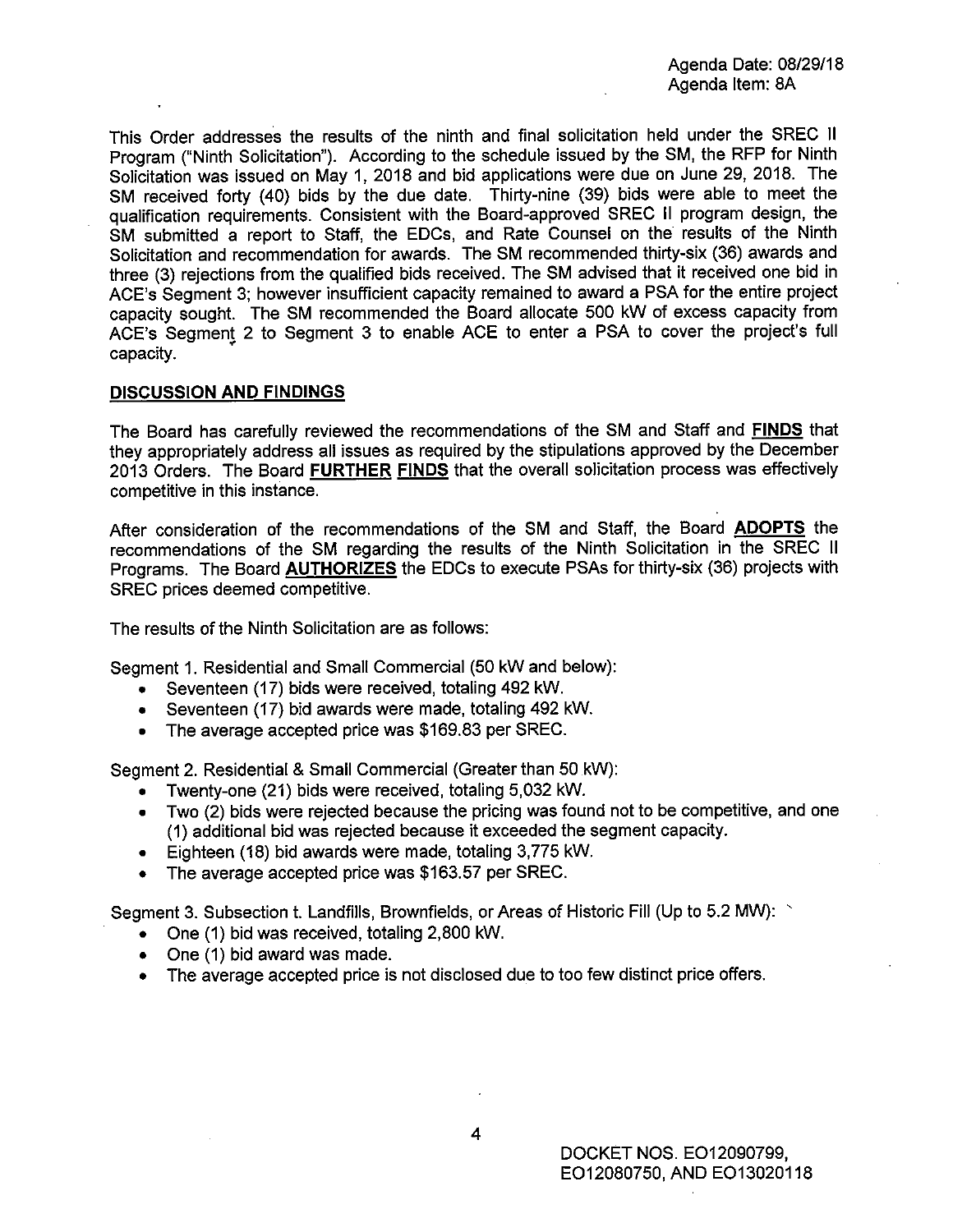The effective date of this Order is September 8, 2018.

 $DATA 5 \ 29 \ 18$ 

BOARD OF PUBLIC UTILITIES BY:

ON COLONON  $^{\circ}$ **PRÉSIDENT** 

MÆ **COMMISSIONER** 

COMMISSIONER

UPENØRA J. CHIVUKULA<br>COMMISSIONER

ATTEST:

 $\mathfrak{g}(\mathfrak{g})$ AIDA CAMACHO-WELCH

**SECRETARY** 

I HEREBY CERTIFY that the within<br>document is a true copy of the original In **the Mes of the Board of P\lbllc lltlltles.**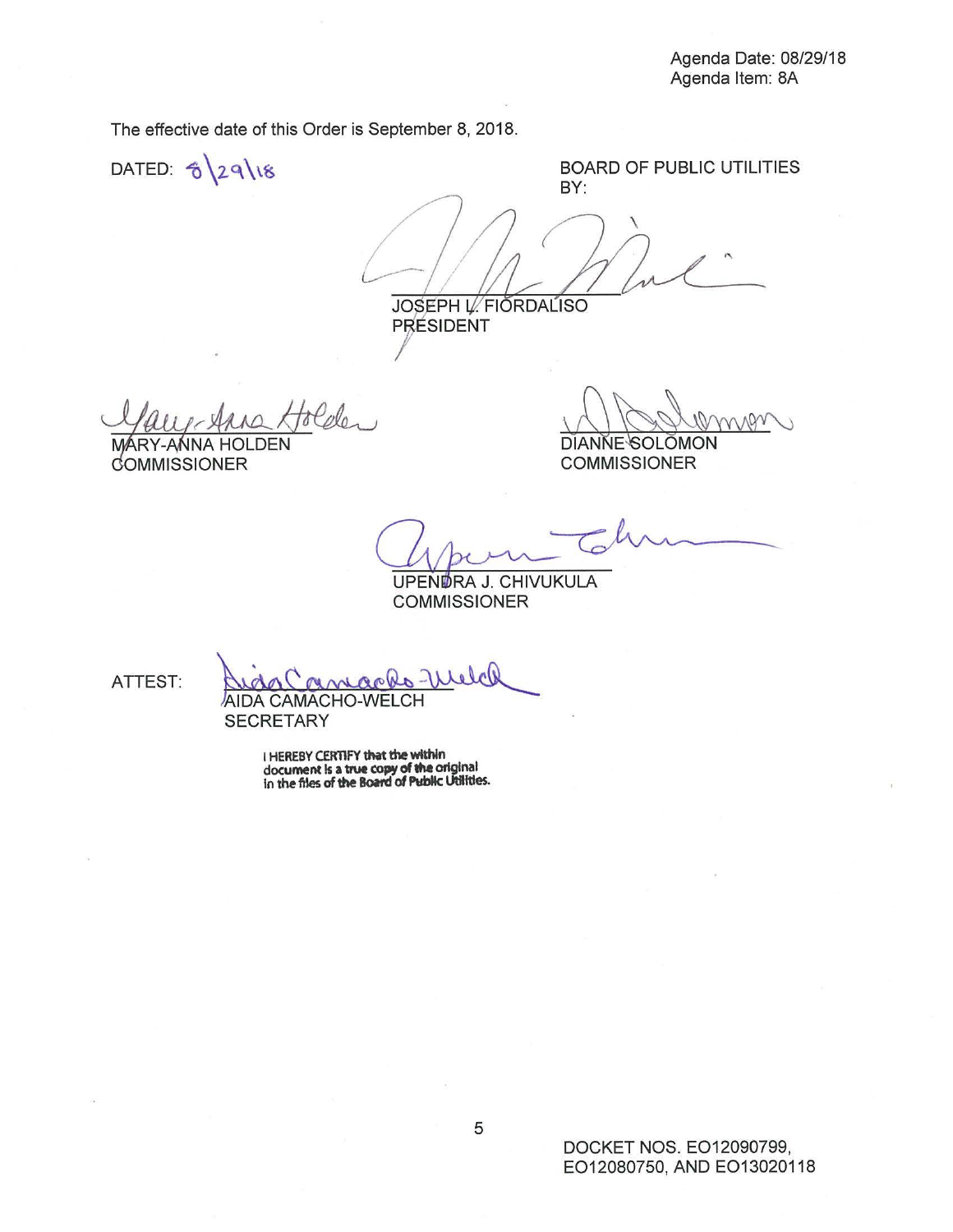Agenda Date: 08/29/18 Agenda Item: BA

In the Matter of the Verified Petition of Atlantic City Electric Company Concerning a Proposal for an Extended SREC-Based Financing Program Under N.J.S.A. 48:3-98.1 ("SREC II"); In the Matter of the Verified Petition of Jersey Central Power & Light Company Concerning a Proposal for an SREC-Based Financing Program Under N.J.S.A. 48:3-98.1 ("SREC II"); In the Matter of the Verified Petition of Rockland Electric Company Concerning a Proposal for an SREC-Based Financing Program Under N.J.S.A. 48:3-98.1 ("SREC II")

Docket Nos. E012090799, E012080750, E013020118

## SERVICE LIST

Philip J. Passanante, Esq. Associate General Counsel Atlantic City Electric Company 92DC42 Post Office Box 6066 Newark, DE 19714-6066 philip. passanante@pepcoholdings.com

Gregory Eisenstark, Esq. Windels Marx Lane & Mittendorf, LLP on behalf of JCP&L 120 Albany Street Plaza, 6<sup>th</sup> Floor New Brunswick, NJ 08901 geisenstark@windelsmarx.com

John L. Carley, Esq. Assistant General Counsel Consolidated Edison Company of New York, Inc. Law Department Room 1815S 4 Irving Place **New** York, NY 10003 carleyJ@coned.com

James C. Meyer, Esq. Riker Danzig Scherer Hyland & Perretti LLP Headquarters Plaza One Speedwell Avenue Post Office Box 1981 Morristown, NJ 07962-8464 jmeyer@riker.com

Donald Kennedy, Director Customer Energy Services Orange and Rockland Utilities, Inc. 390 West Route 59 Spring Valley, New York 10977

**Board of Public Utilities**  44 South Clinton Avenue, 3<sup>rd</sup> Floor, Suite 314 Post Office Box 350 Trenton, NJ 08625-0350

Aida Camacho-Welch Secretary of the Board aida. camacho@bpu.nj.gov

Kenneth J. Sheehan, Director Division of Clean Energy Ken.sheehan@bpu.nj.gov

Sherri Jones, Assistant Director Division of Clean Energy sherri.jones@bpu.nj.gov

Alice Bator, Director Division of Audits alice.bator@bpu.nj.gov

Stacy Peterson, Director Division of Energy stacy.peterson@bpu.nj.gov

Benjamin Scott Hunter Division of Clean Energy benjamin.hunter@bpu.nj.gov

Rachel Boylan, Esq. Counsel's Office rachel.boylan@bpu.nj.gov

William Agee, Esq. Counsel's Office william.agee@bpu.nj.gov